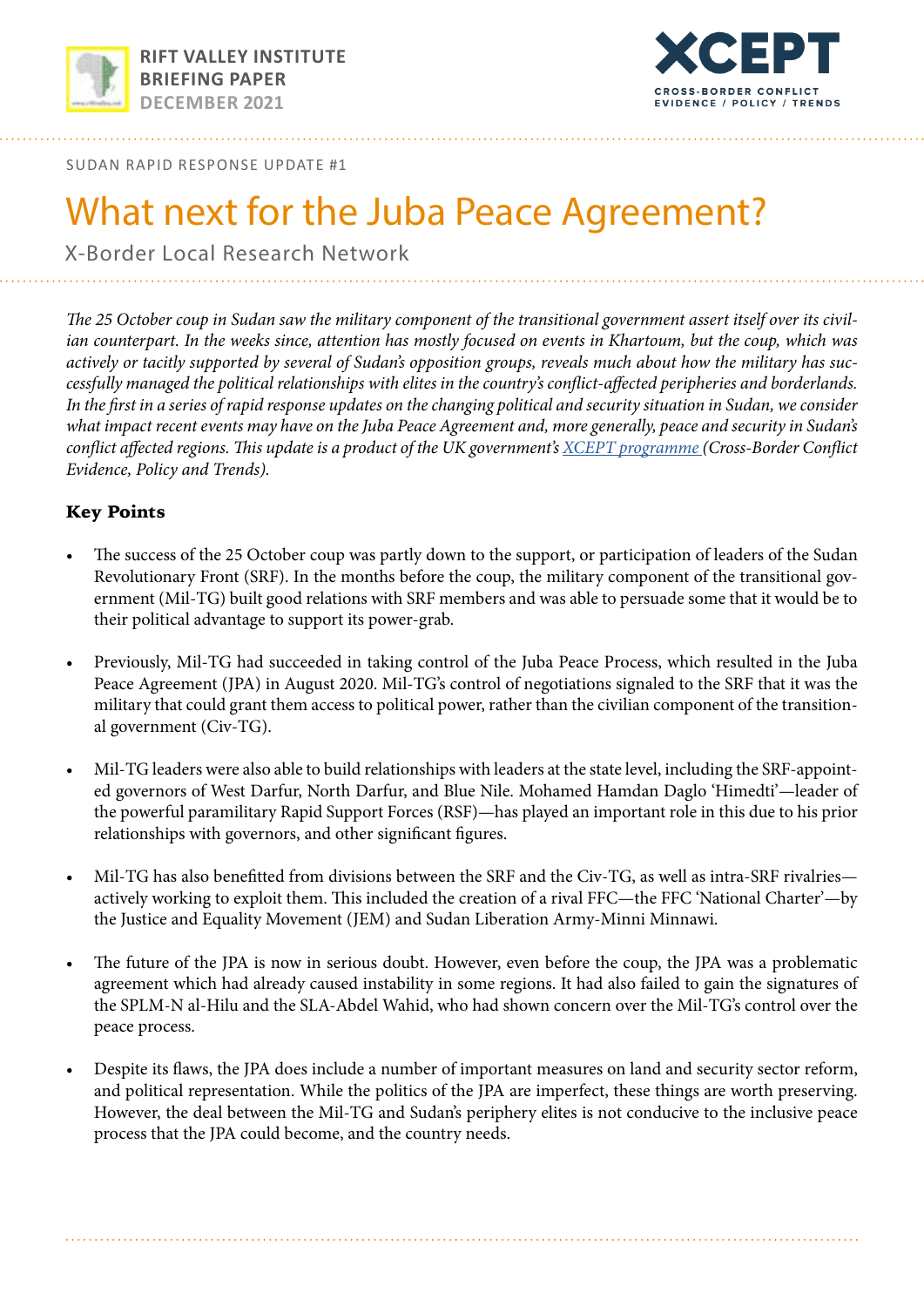# Introduction

The 25 October coup in Sudan, which saw the military remove Prime Minister Abdullah Hamdok and several civilian allies from power, succeeded in part because of the overt participation, or tacit support, of the leaders of the Sudan Revolutionary Front (SRF). The SRF—a coalition of Sudanese opposition groups founded in 2011—formally joined the military-civilian power-sharing government in January 2021, after signing the Juba Peace Agreement (JPA) the previous August.

Throughout the peace process, the military component of the transitional government (Mil-TG) cultivated relationships with SRF leaders that worked to its advantage when it seized power and ousted its civilian counterpart (the Civ-TG). Two SRF leaders—Jibril Ibrahim and Minni Minnawi—directly participated in the coup's joint force, while others either joined the new government in order to protect their personal political interests or refrained from commenting publicly. Taken together, the responses of SRF leaders helped undermine unified opposition to the power grab.

The JPA is a problematic document. It bestowed political power on the SRF without taking into account the desires of other groups in regions of Sudan that have seen years or decades of conflict. It also did not include two major rebel movements, the SPLM-N of Abdelaziz al-Hilu and the SLA of Abdel-Wahid al-Nur. Still, the JPA does include a broader spirit of democratic transformation that now appears in jeopardy. Furthermore, the broader requirements for sustainable peace, whether achieved through the JPA or not, run counter to the interests of the Mil-TG. The junta's new government is thus likely to contribute to rising instability across Sudan.

# Mil-TG advantages prior to the coup

Given the SRF's ostensible position as a revolutionary, anti-NCP regime movement, many members of the pro-democracy movement, along with their international supporters, expected that the SRF would help tip the balance of power towards the Civ-TG when it joined the transitional government in January 2021. This was, however, not to be the case. Instead, the Mil-TG's ability to take early control of the Juba Peace Process, combined with ongoing tensions between the Forces for Freedom and Change (FFC) and SRF and divisions within the SRF, worked to the Mil-TG's advantage in the months prior to the coup.

The Mil-TG's de facto control over the peace process resulted in a closer alignment between many SRF leaders and the Mil-TG than was expected. The Mil-TG cemented its leadership over the peace talks early in the process by forming the High Peace Council (HPC), chaired by Abdel Fattah al-Burhan—Chair of the Transitional Sovereignty Council—which was not mandated by the 2019 Constitutional Declaration. The HPC superseded the work of the Peace Commission, which was created by the Constitutional Declaration to ostensibly lead the TG's approach to the peace process, by appointing the transitional government's negotiating team and overseeing all aspects of the peace process. While both the HPC and the negotiating team included civilian members, both bodies were directed by the Mil-TG. Furthermore, peace talks initially focused on technicalities related to a ceasefire and other military matters. This allowed the Mil-TG to set much of the peace process's early direction. Discussions with those close to the Civ-TG reveal that at the time they believed that the Mil-TG had good intentions and that they either did not feel the need to push back on Mil-TG control or by the time they realized the problem with this control it was too late to correct it. All of this allowed the Mil-TG to establish both dominance over the peace process and signal to the SRF that it was them who could grant access to political power. This signaling was followed up by months of relationship-building, which allowed the Mil-TG to further cement a relationship with some SRF leaders.

Furthermore, residual tensions between the SRF and the FFC, dating to a falling out in July and August 2019, continued during the peace process and helped prevent the formation of a close working relationship between the SRF and FFC as the peace process commenced and after the SRF joined the transitional government.<sup>1</sup>

**2** RIFT VALLEY INSTITUTE •

These tensions were first related to the FFC's organizational structure and later a disagreement of provisions within the Constitutional Declaration. In July 2019 Minni Minnawi stated that the SRF might be better off negotiating directing with the TMC and bypass the FFC, while in August 2019 after the Constitutional Declaration's signing Minni and other SRF leaders reiterated their disappointment with the FFC saying that the revolution had been hijacked. See 'Sudan's armed groups threaten to hold separate talks with military junta', *Sudan Tribune*, 2 July 2019. (https://web.archive.org/web/20190704093449/https://sudantribune.com/spip.php?article67709); 'Sudan Revolutionary Front rejects Constitutional Declaration', *Dabanga*, 5 August 2019 (https://www.dabangasudan.org/en/all-news/article/sudanese-revolutionary-front-rejects-constitutional-declaration); 'Minawi holds military parade, says Sudan's Revolution was hijacked', *Sudan Tribune*, 26 August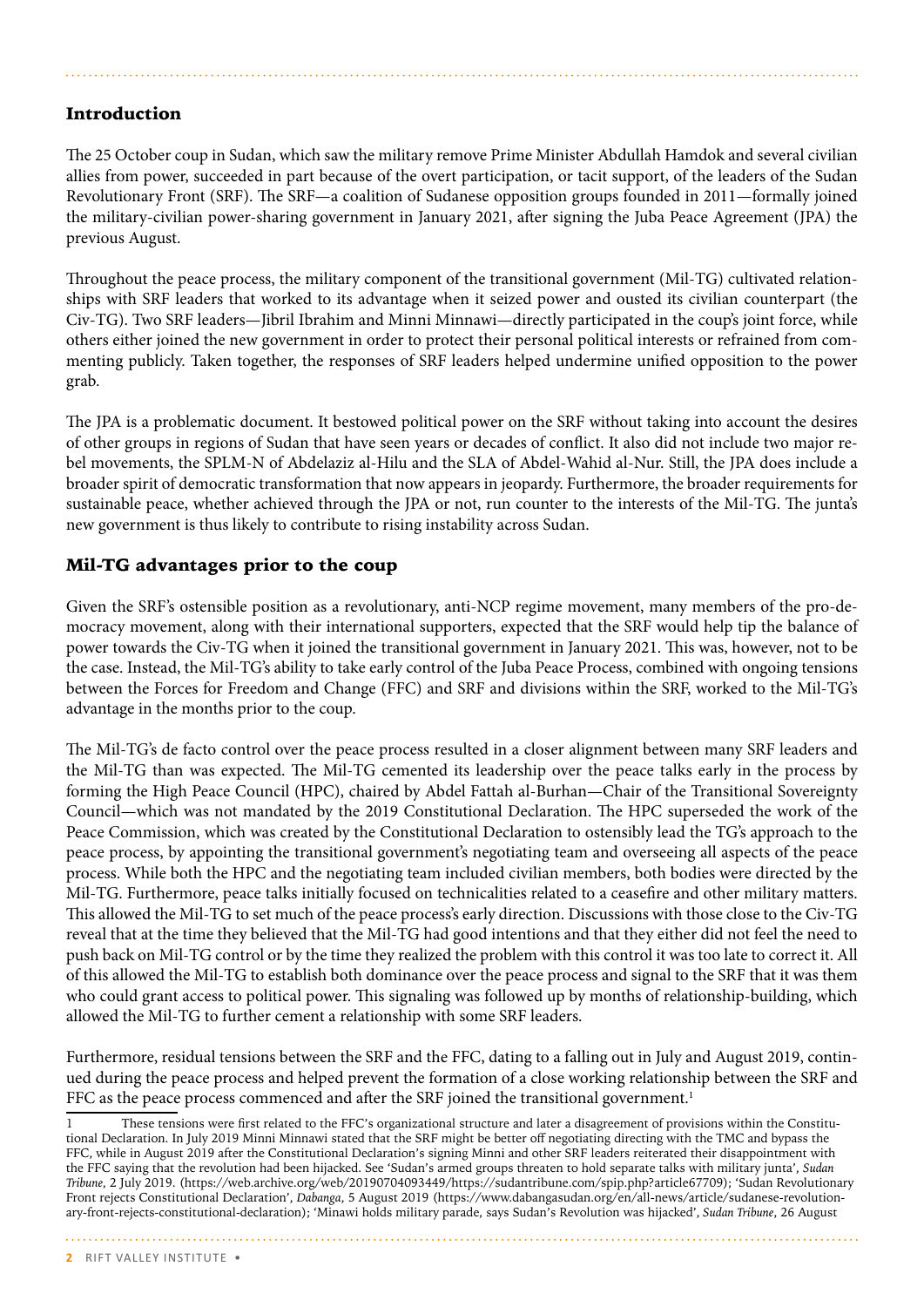This helped the Mil-TG stay on relatively good terms with most SRF leaders. Compounding the situation was that Mil-TG links were not only with SRF leaders present in Juba, but extended to those at the state level as well. This included the SRF-appointed governors of West Darfur, North Darfur, and Blue Nile. In West Darfur Mohamed Hamdan Daglo 'Hemedti', leader of the Rapid Support Forces (RSF) paramilitary group, developed a strong relationship with Governor Khamis Abdallah Abbaker. Abbaker was an early Sudan Liberation Army (SLA) leader who Hemedti helped to create the Sudanese Alliance just prior to joining the Juba peace process.

In North Darfur, Hemedti also has a good relationship with Governor Nimir Abdelrahman, the SLA-TC's former chairman.2 Finally, in Blue Nile Burhan and the Sudan Armed Forces (SAF) more generally have sought to cultivate a good relationship with Ahmed al-Omda, appointed by Malik Agar's Sudan People's Liberation Movement/ Army-North (SPLM/A-N) faction. The Mil-TG also built relationships with SRF leaders of the northern and central tracks.3 These relationships would come back to help the Mil-TG later during the coup.

Divisions within the SRF also worked to the Mil-TG's advantage. Disputes between Minni Minnawi and his allies Al-Tom Hajo and El-Amin Daoud and the rest of the SRF that worsened during the peace process continued once the SRF joined the transitional government.<sup>4</sup> When tensions emerged in early 2021 between other SRF leaders and the Mil-TG over the latter's reluctance to implement the JPA's security provisions, which include comprehensive security sector reform, differing opinions within the SRF over the source of the problem weakened the movement's ability to push for implementation.5

The Mil-TG not only benefited from existing SRF-FFC and intra-SRF tensions, but actively worked to exploit them in the months preceding the coup. Prime Minister Hamdok announced new attempts to unite the FFC and SRF in June and August 2021 at a time of growing animosity and competition between the transitional government's civilian and military wings. Hamdok had hoped that by uniting the FFC and bringing it and the SRF into agreement on how to implement his reform agenda he would stand a better of chance of succeeding in this endeavor. Likely sensing the danger to their interests if this were to occur, the Mil-TG had continued to cultivate relationships with some SRF leaders—most notably, Minni Minnawi (leader of the Sudan Liberation Army-Minnawi faction)—with the intent to prevent the civilian forces from uniting against them.

Personal rivalries played to the Mil-TG's advantage. Minnawi's long-standing feud with Yasir Arman became public when the former stated that he was against Hamdok's actions because they were Yasir's idea.<sup>6</sup> As Yasir attempted to implement Hamdok's initiatives, competition for leadership within the SRF increased and the Justice and Equality Movement (JEM) and SLA-TC (Transitional Council) leaders also had a falling out.<sup>7</sup> JEM then aligned with Minnawi and they announced a new FFC, called the FFC-National Charter (NC), in late September in conjunction with a number of smaller political parties and the Mil-TG's support.8 In mid-October, the FFC-NC organized public protests against the mainstream FFC and the Civ-TG, and then formed a sit-in style protest outside the presidential palace. No attempts by the security forces were made to disperse these protests or the sit-in. When the Mil-TG carried out their coup on October 25, the new FFC-NC supported their efforts.

<sup>2019 (</sup>https://sudantribune.com/article66134/).<br>2 Mimir is a Fur from north Jebel Marra a

<sup>2</sup> Nimir is a Fur from north Jebel Marra area and was an early SLA leader before splitting and forming the SLA-Transitional Council with other Fur dissidents. He was its Chairman until his capture in May 2016.

<sup>3</sup> Mohammed Ahmed Sir al-Khatim (Northern Entity), who signed the Northern Track, and al-Tom Hajo (opposition DUP) who signed the Central Track, both later supported the Mil-TG's coup.

<sup>4</sup> Al-Tom is the leader of a DUP splinter and part of the central track. El-Amin was ousted as leader of the UPFLJ during the eastern track peace process.<br>5 During a

During a public forum in June 2021, Yasir Arman criticized SAF Military Intelligence in particular for blocking the security arrangements and funding other security forces (likely meaning the Tamazuj militia, which was essentially formed during the JPA). The JEM representative was critical of SAF in general for delaying the security arrangements, while the SLA-MM representative laid much of the blame with the FFC and the C-TGoS for not pushing the M-TGoS hard enough to carry out security sector reform.<br>6 Yasir Arman was an adviser to Hamdok at the time. He was previously Secretary General of

Yasir Arman was an adviser to Hamdok at the time. He was previously Secretary General of the SPLM-N. When the SPLM-N split in 2017 Arman joined the faction loyal to Malik Agar, previously the chair of the SPLM-N.

Additionally, during Yasir and Hamdok's attempts to reunite the FFC, Hamdok held a meeting in which he commented something to the effect of "I do not see Minni and Jibril here, but we hope that they will join us." Discussions with some close to Minni and Jibril indicate that they interpreted this as a statement saying that Yasir and Hamdok had already decided and that Minni and Jibril should come and join what they had created. It is unlikely that this was Hamdok's intention, but the misinterpretation likely helped convince Minni and Jibril to take a firm stance against Hamdok and the rest of the SRF and FFC.

<sup>8 &#</sup>x27;Alliance forces of the declaration of freedom and change announced its refusal to hijack the revolution and speak in its name by what it called the group of four', *As-Sayha*, 26 September 2021. (https://www.assayha.net/79125/)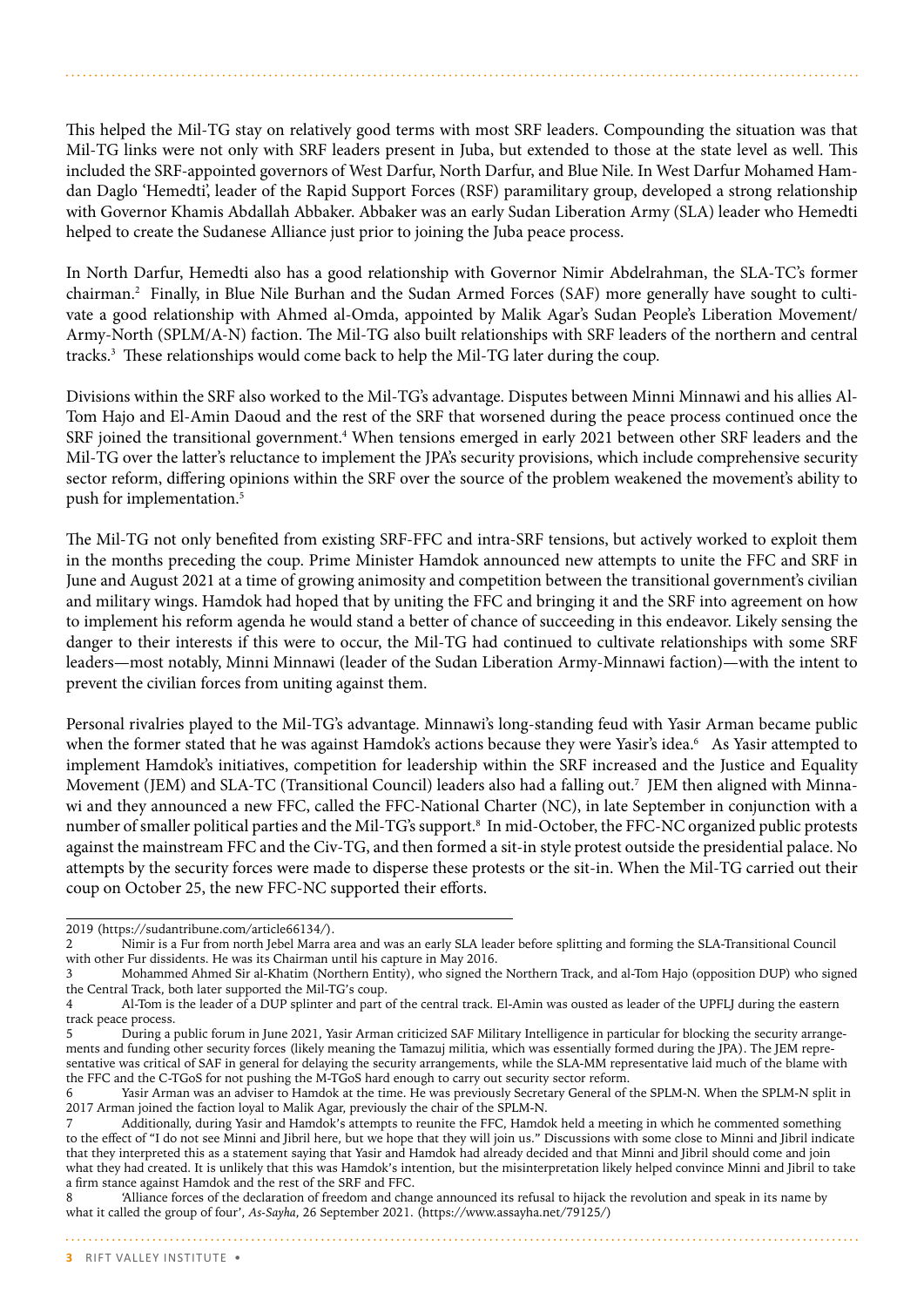# SRF Responses to the 25 October Coup

The 25 October coup forced SRF leaders to choose between returning to a revolutionary and anti-regime stance or aligning with the coup plotters in order to preserve their access to political power. Most eventually chose the latter, though with varying degrees of support ranging from overt to tacit. Minni Minnawi and Jibril Ibrahim (leader of JEM) openly participated in the coup and continue their close alignment with the Mil-TG. After some public dithering, Malik Agar, al-Hadi Idris, and al-Taher Hajar accepted their reappointment to the Sovereignty Council—their motivation is much more of a pragmatic calculation to protect their personal political power, through which they support their patronage networks, than it is an ideological approval of the coup. For al-Hadi Idriss and Malik Agar, this calculation is due in large part to the close relationship between the Mil-TG and others in their movements.

As stated above, Hemedti and Nimir have a good relationship, while SLA-TC Chairman El-Hadi Idriss views Hemedti's relationship with Nimir as a threat and fears that he could be sidelined by the Mil-TG in favour of Nimir or others from the SLA-TC with similar grievances against El-Hadi. The same is true for Malik Agar who is also vulnerable from within his own movement. For instance, while Ahmed al-Omda is Malik's close relative and longtime deputy, he also has his own interests that are separate and distinct from Malik's, and the two are often in political competition. Thus, while these SRF leaders on the Sovereignty Council may not be enthusiastic supporters of the coup and the newly formed government, their personal political agendas and desires to stay politically relevant took precedence over any other concerns.

Other SRF leaders who signed the JPA and sided with the Mil-TG are Mohammed Ahmed Sir al-Khatim (Northern Entity), who signed the Northern Track, and al-Tom Hajo (opposition DUP) who signed the Central Track. So far, the SRF leaders who signed the eastern track have not spoken publicly. Sources close to these leaders state that they are in talks with the Mil-TG about renegotiating the contentious Eastern Track. Mohammed Daoud Bandaq from the Sudanese Kush Liberation Movement, which signed the Northern Track, also has not spoken publicly. Yasir Arman, the only SRF leader arrested at the start of the coup and the most likely to be against it, broke his silence on 22 November, and commented on the deal signed between Burhan and Hamdok.<sup>9</sup> While Arman criticized the deal and stated that Hamdok's decision to sign it has created more distance between him and the FFC, he did not comment on the fact that the SPLM/A-N (Agar) has silently condoned the coup when Agar agreed to keep his position in the Sovereignty Council.

# JPA post-coup

The coup and the subsequent formation of a new government, and its tacit or implicit acceptance by most SRF leaders, has cast doubt on the JPA's future. The JPA is a problematic document—it was negotiated exclusively between the transitional government and the SRF and grants the SRF political power in regions where it lacks a true constituency. As a result, the JPA began causing instability in multiple regions of Sudan before it was even signed. At the same time, the JPA includes important measures such as land reform, security sector reform, and increased political representation that are worth preserving. These provisions directly threaten the core interests of the Mil-TG and its supporters. There is also the danger that the Mil-TG and the SRF will selectively implement small parts of the JPA in order to appease international stakeholders and maintain their alliance, but without contributing to positive change on the ground. The Mil-TG's interests and the elite arrangements necessary to keep new post-coup transitional government together both run counter to requirements for a genuine comprehensive peace process and are likely to increase instability in Sudan's peripheries.

## Two Areas

In South Kordofan and Blue Nile, the biggest challenge to the JPA and the new government will be how it approaches the ongoing peace process with the SPLM/A-N (al-Hilu). Since the start of the peace process with the transitional government, the SPLM/A-N (al-Hilu) has maintained a cautious approach amid concerns that the Mil-TG had too much influence over the peace process and would not be willing to implement the reforms necessary to bring about real democratic transformation in Sudan. The coup validated these concerns, and the SPLM/A-N (al-Hilu) will likely be even more cautious in approaching a renewed peace process. At the same time, the Mil-TG was always wary of

<sup>9 &#</sup>x27;Burhan's deal widened rift between Hamdok and Sudan's FFC: Arman', *Sudan Tribune*, 7 December 2021. (https://sudantribune. com/article226568/)

**<sup>4</sup>** RIFT VALLEY INSTITUTE •